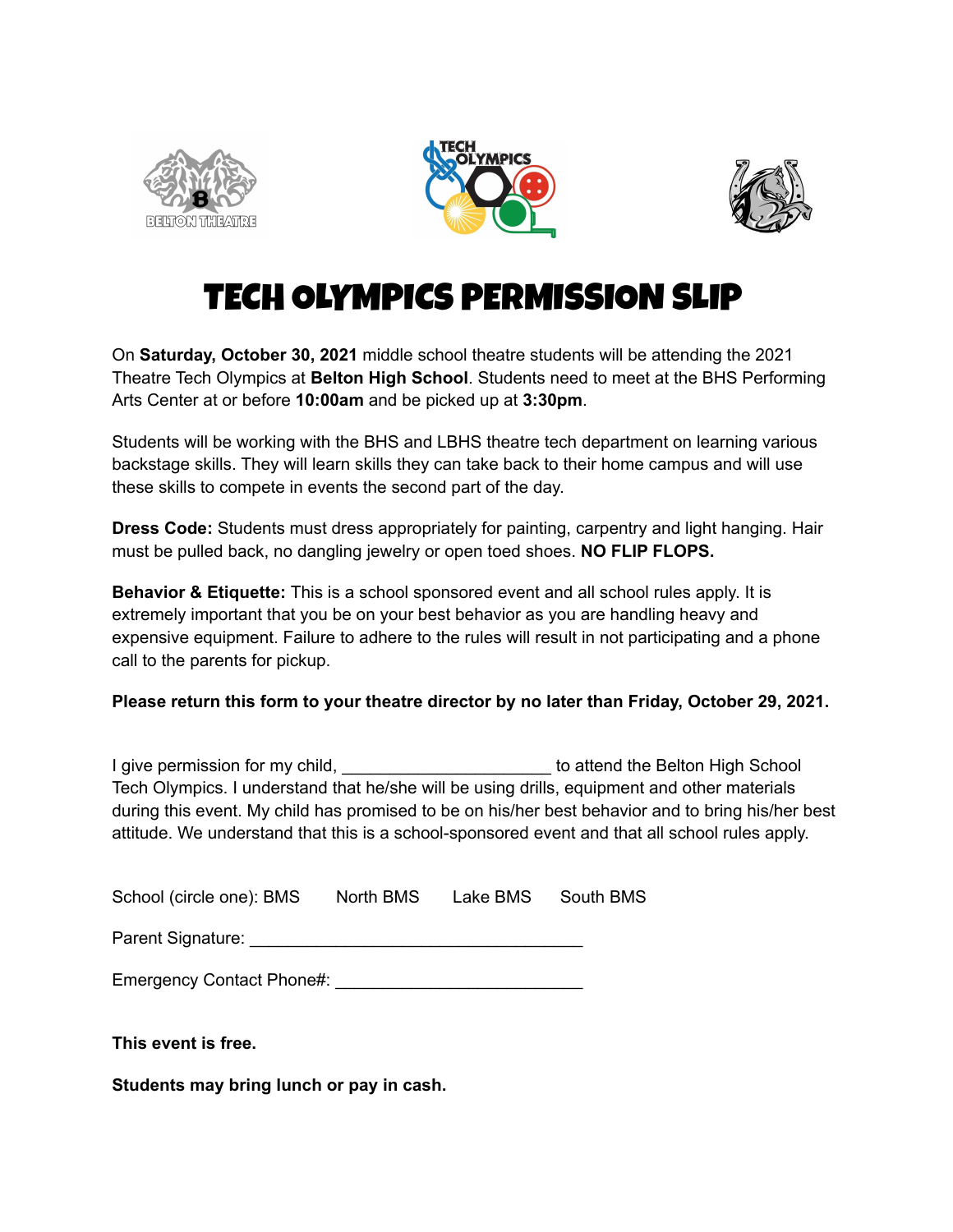# 2021 TECH OLYMPICS ITINERARY

## **10:00am - 10:30am Student Orientation/PAC Safety Rules and Expectations**

All of the Tech Olympic participants will meet for an orientation with the Technical Directors. We will cover the schedule and all of the events, so that tech team members will know what is expected of them and what they can expect. The Tech Olympics are a fun, high-energy activity. This meeting will help us make sure that it is safe for everyone.

## **10:30am - 12:00pm Introductions and Rotating Group Workshops**

Students will be split into groups and will be assigned a high school team leader. Each group will rotate around the PAC to various tech areas and learn skills in those areas. Some of the skills may be applied to competitive events. Some areas among the rotation may include:

- Operating a screw gun.
- Tying important knots for theatre.
- Measuring actors for costumes.
- Tour of the BHS Light and Sound Booth.
- Applying makeup to look like an old person.

#### **12:00pm - 12:45pm Lunch in the Commons**

Participants may either bring lunch or buy lunch for \$1 per pizza slice in cash.